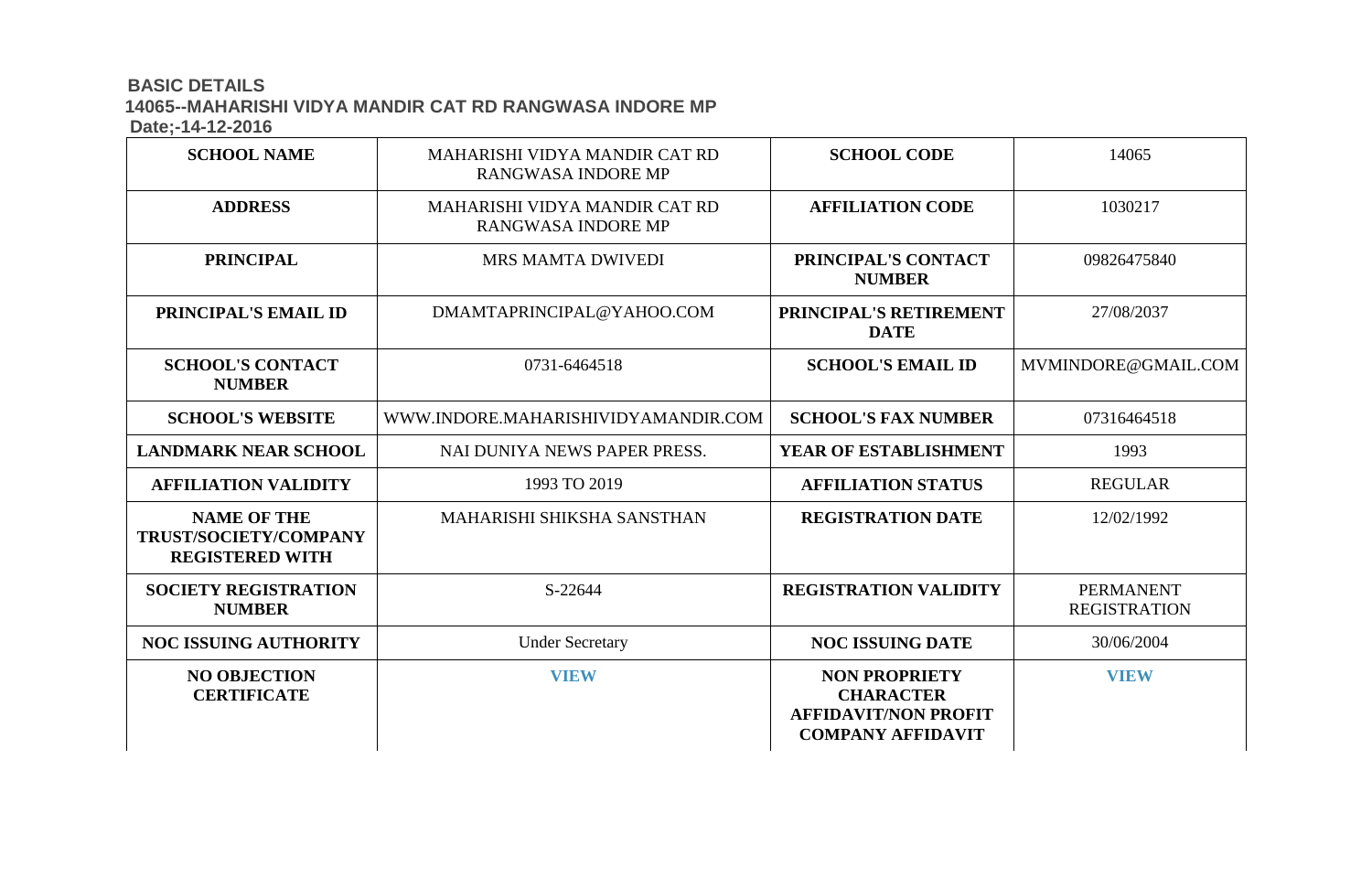# **FACULTY DETAILS 14065--MAHARISHI VIDYA MANDIR CAT RD RANGWASA INDORE MP Dated : 14-12-2016**

| <b>TOTAL NUMBER OF TEACHERS (ALL</b><br><b>CLASSES</b> )  | 31       | <b>NUMBER OF PGTs</b>                                             | 9  |
|-----------------------------------------------------------|----------|-------------------------------------------------------------------|----|
| <b>NUMBER OF TGTs</b>                                     | 4        | <b>NUMBER OF PRTs</b>                                             | 15 |
| <b>NUMBER OF PETS</b>                                     | ⌒        | <b>OTHER NON-TEACHING STAFF</b>                                   | 18 |
| NUMBER OF MANDATORY TRAINING<br><b>QUALIFIED TEACHERS</b> | $\Omega$ | NUMBER OF TRAININGS ATTENDED BY FACULTY SINCE<br><b>LAST YEAR</b> | 10 |

## **STUDENT DETAILS 14065--MAHARISHI VIDYA MANDIR CAT RD RANGWASA INDORE MP Dated : 14-12-2016**

| <b>CLASS</b> | <b>TOTAL NUMBER OF</b><br><b>SECTIONS</b> | <b>TOTAL NUMBER OF</b><br><b>INTAKE</b> | <b>TOTAL NUMBER</b> |
|--------------|-------------------------------------------|-----------------------------------------|---------------------|
|              |                                           |                                         | 24                  |

┬

# **NUMBER OF STUDENTS**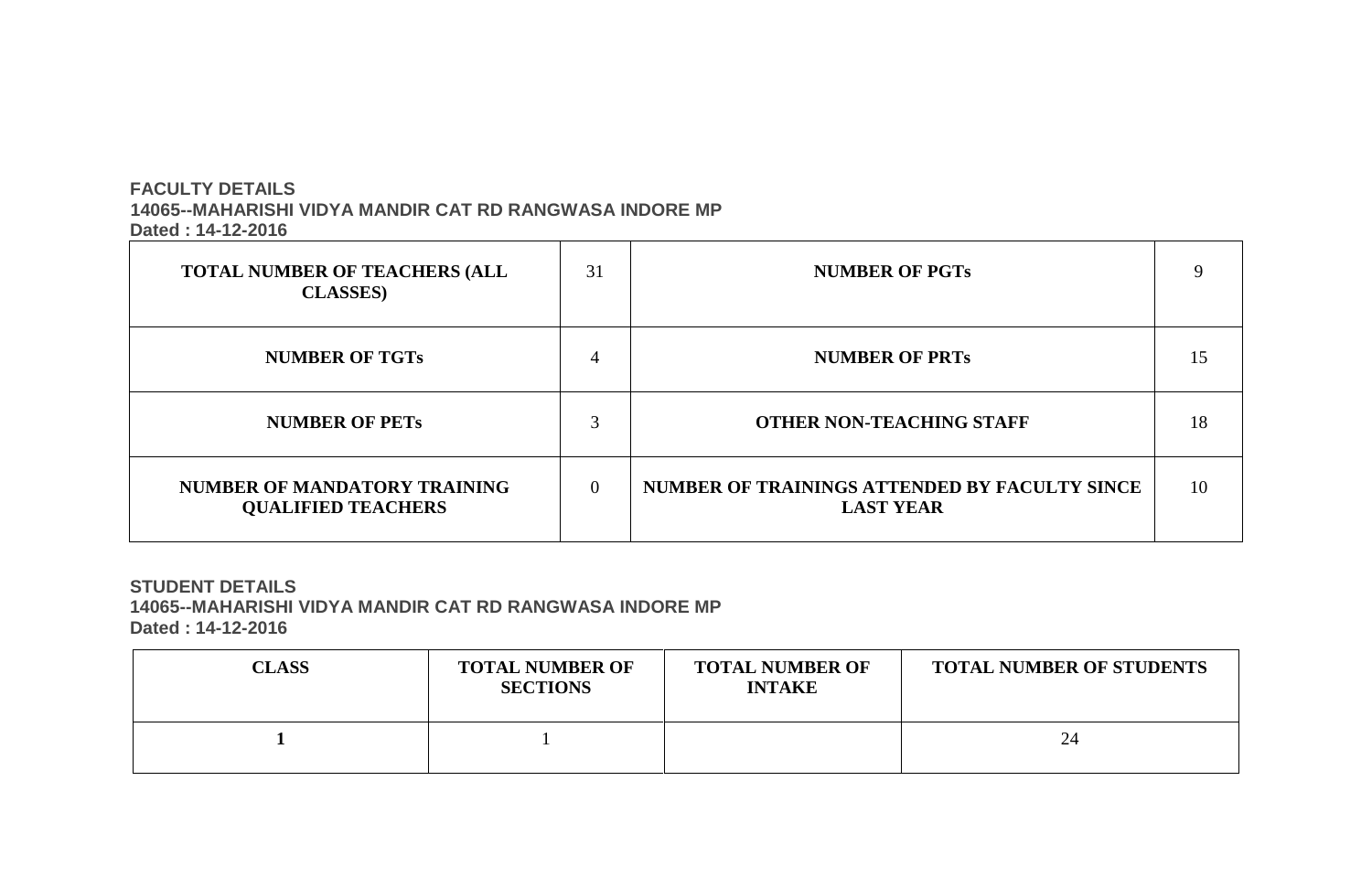| <b>CLASS</b>     | <b>TOTAL NUMBER OF</b><br><b>SECTIONS</b> | <b>TOTAL NUMBER OF</b><br><b>INTAKE</b> | TOTAL NUMBER OF STUDENTS |
|------------------|-------------------------------------------|-----------------------------------------|--------------------------|
| $\overline{2}$   |                                           |                                         | 18                       |
| $\mathbf{3}$     |                                           |                                         | 22                       |
| 4                |                                           |                                         | 14                       |
| 5                |                                           |                                         | 20                       |
| 6                |                                           |                                         | 21                       |
| $\overline{7}$   |                                           |                                         | 21                       |
| 8                |                                           |                                         | 26                       |
| $\boldsymbol{9}$ |                                           |                                         | 21                       |
| <b>10</b>        | $\overline{1}$                            |                                         | 27                       |
| 11               | $\overline{2}$                            |                                         | $27\,$                   |
| 12               | $\overline{2}$                            |                                         | $17\,$                   |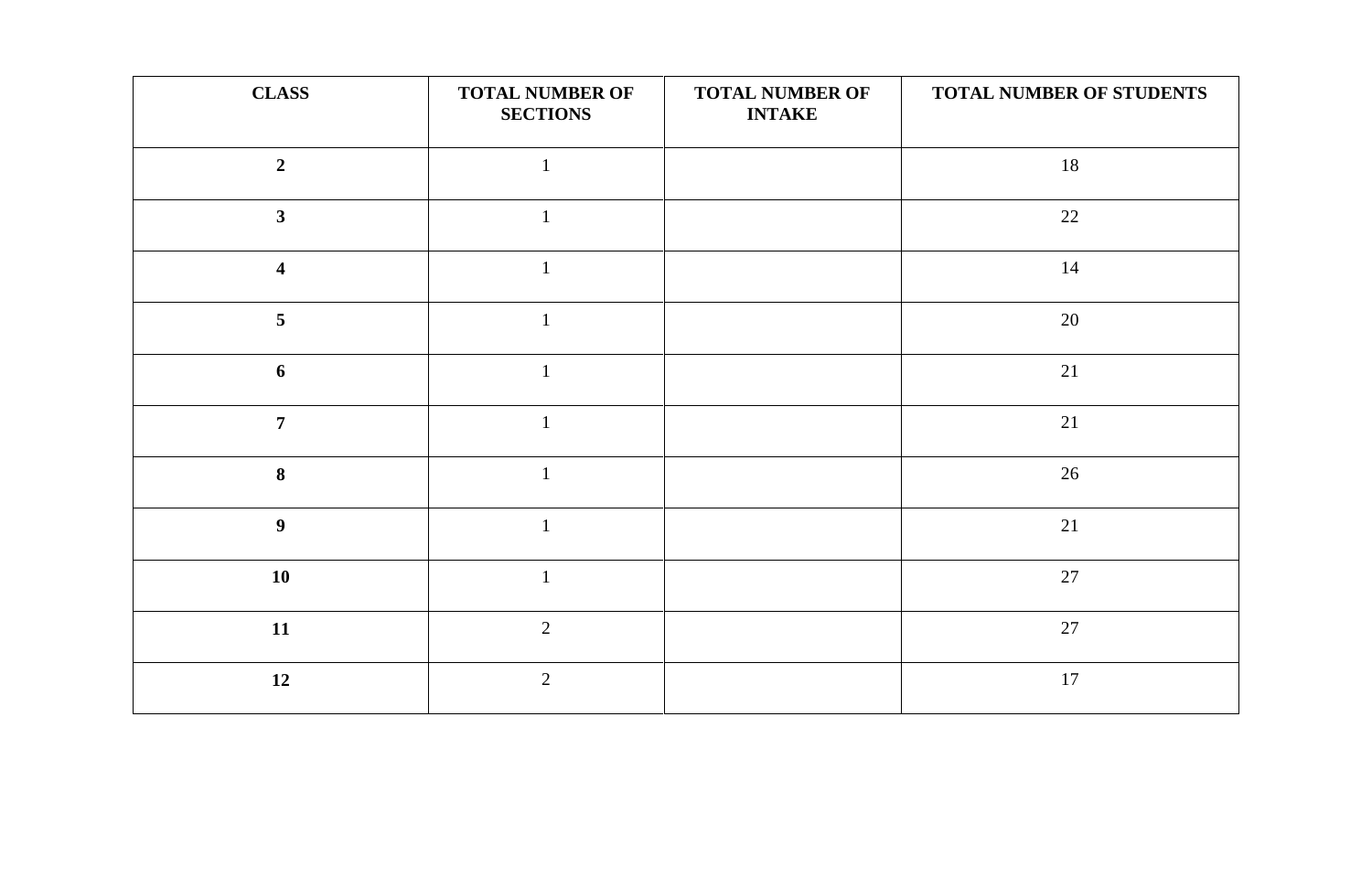### **ACADEMIC DETAILS 14065--MAHARISHI VIDYA MANDIR CAT RD RANGWASA INDORE MP Dated 14-12-2016**

| <b>SUBJECTS OFFERED FOR CLASS 10</b>                                                                      | <b>SUBJECTS OFFERED FOR CLASS 12</b>                                                                                                                                                                                                                                |
|-----------------------------------------------------------------------------------------------------------|---------------------------------------------------------------------------------------------------------------------------------------------------------------------------------------------------------------------------------------------------------------------|
| 002---HINDI COURSE-A<br>041---MATHEMATICS<br>086---SCIENCE<br>087---SOCIAL SCIENCE<br>101---ENGLISH COMM. | $027--HISTORY$<br>028---POLITICAL SCIENCE<br>030---ECONOMICS<br>041---MATHEMATICS<br>$042--PHYSICS$<br>043---CHEMISTRY<br>$044--BIOLOGY$<br>048---PHYSICAL EDUCATION<br>054---BUISNESS STUDIES<br>055---ACCOUNTANCY<br>083---COMPUTER SCIENCE<br>301---ENGLISH CORE |

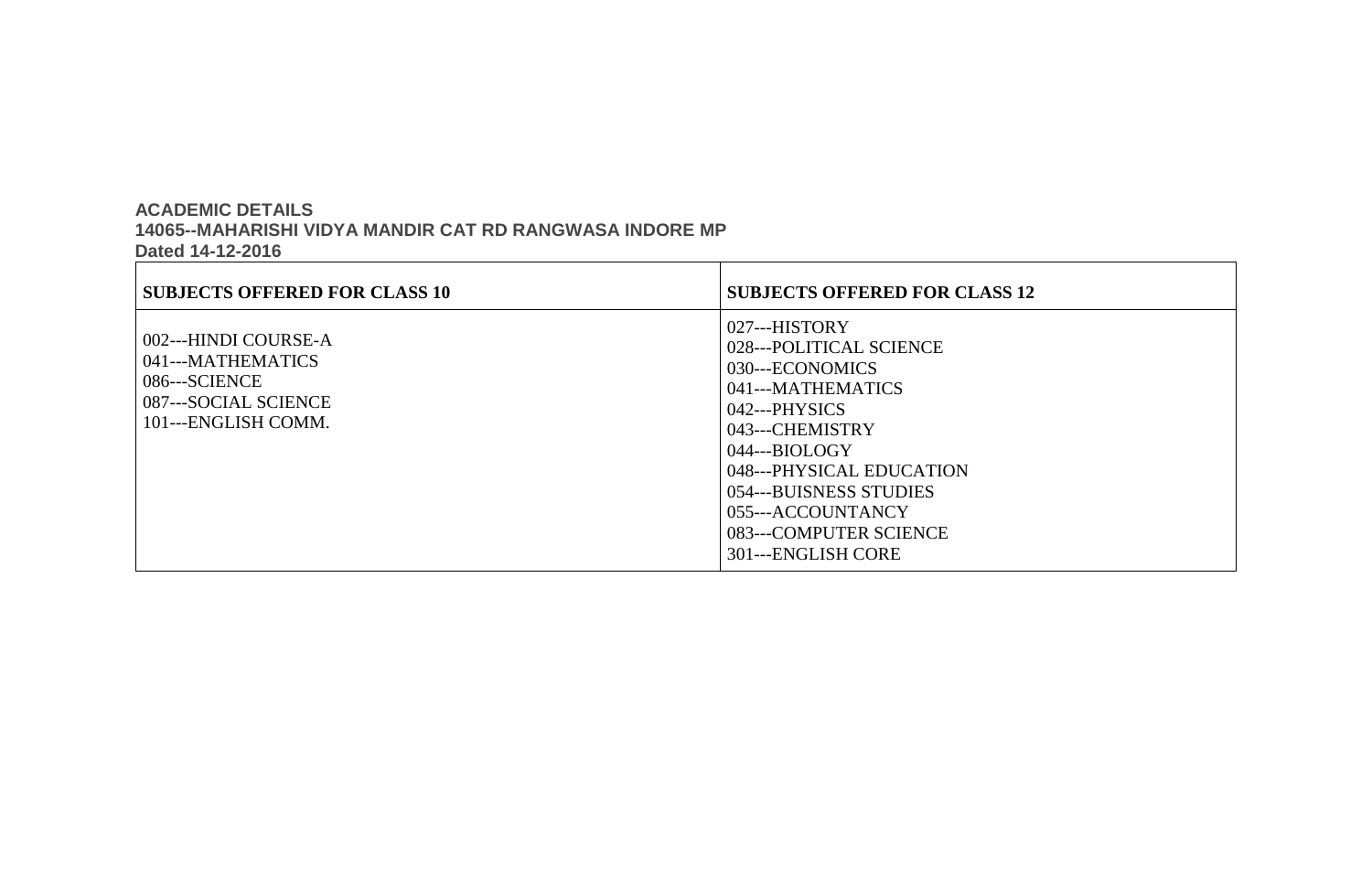### **INFRASTRUCTURE DETAILS 14065--MAHARISHI VIDYA MANDIR CAT RD RANGWASA INDORE MP Date;-14-12-2016**

| <b>TOTAL NUMBER OF SITES OF SCHOOL</b>              |                | <b>TOTAL NUMBER OF BUILDING BLOCKS</b>                           |                 |
|-----------------------------------------------------|----------------|------------------------------------------------------------------|-----------------|
| TOTAL AREA OF SCHOOL IN SQUARE METRES               | 37433          | <b>TOTAL NUMBER OF PLAYGROUNDS</b>                               | $5\overline{)}$ |
| TOTAL AREA OF PLAYGROUND IN SQUARE<br><b>METRES</b> | 15720          | <b>TOTAL NUMBER OF ROOMS</b>                                     | 72              |
| <b>TOTAL NUMBER OF SMALL-SIZED ROOMS</b>            | 32             | <b>TOTAL NUMBER OF MEDIUM-SIZED ROOMS</b>                        | 20              |
| <b>TOTAL NUMBER OF LARGE-SIZED ROOMS</b>            | 20             | <b>TOTAL NUMBER OF MALE REST ROOM</b>                            |                 |
| <b>TOTAL NUMBER OF FEMALE REST ROOM</b>             |                | <b>NUMBER OF GIRLS' TOILET</b>                                   | 10              |
| <b>NUMBER OF BOYS' TOILET</b>                       | 10             | <b>NUMBER OF TOILETS FOR DIFFERENTLY</b><br><b>ABLED PERSONS</b> | 2               |
| <b>NUMBER OF WASHROOMS FOR FEMALE STAFF</b>         | 5 <sup>5</sup> | <b>NUMBER OF WASHROOMS FOR MALE STAFF</b>                        | $5\overline{)}$ |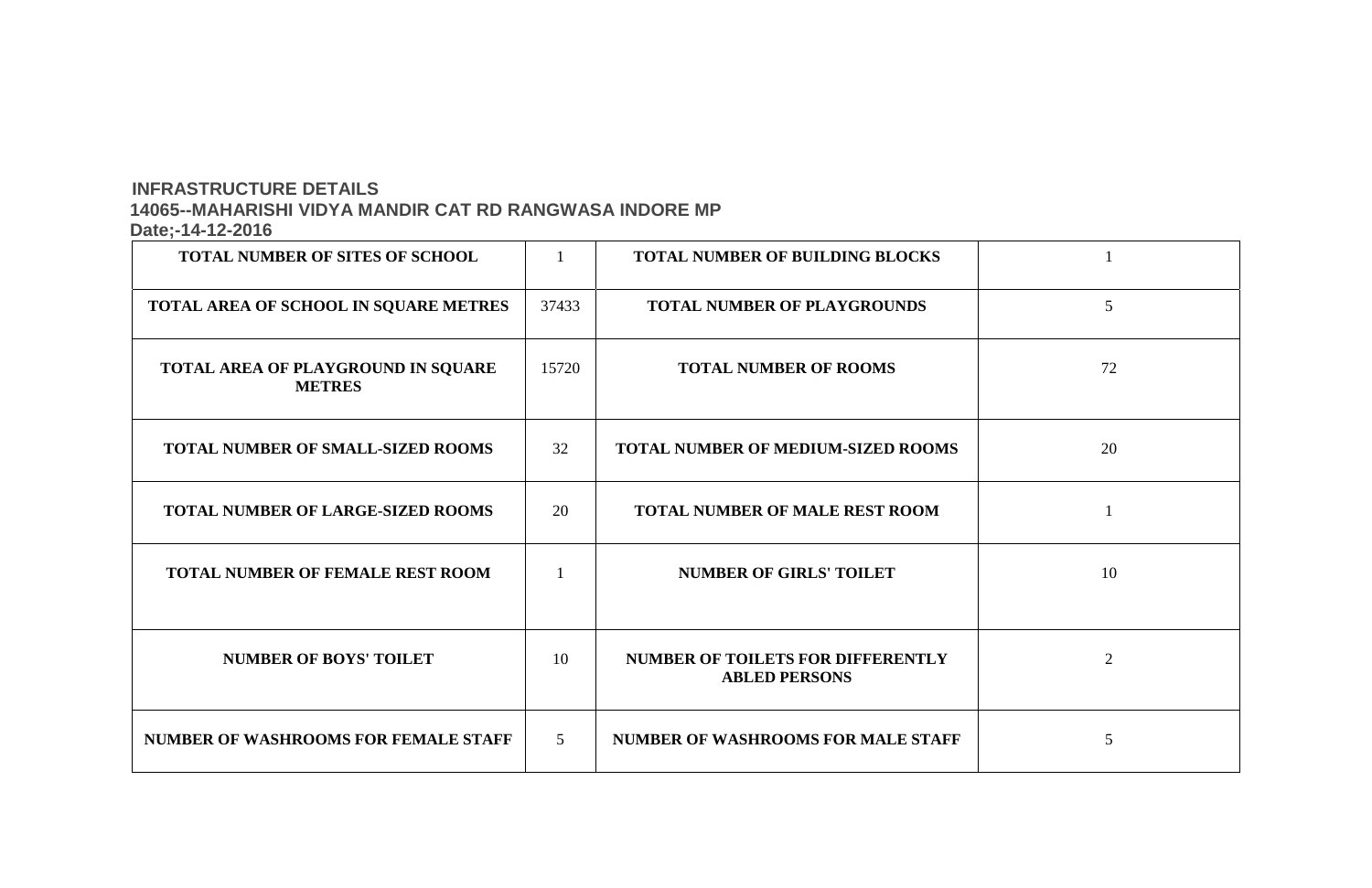| <b>TOTAL NUMBER OF LIBRARIES</b>                        |              | <b>NUMBER OF LABORATORIES</b>                            | 4              |
|---------------------------------------------------------|--------------|----------------------------------------------------------|----------------|
| <b>TOTAL NUMBER OF STUDENT CANTEENS</b>                 | $\theta$     | <b>TOTAL NUMBER OF STAFF CANTEENS</b>                    | $\overline{0}$ |
| <b>NUMBER OF WATER PURIFIERS/ROS</b>                    |              | <b>NUMBER OF AUDITORIUMS</b>                             | $\overline{0}$ |
| <b>NUMBER OF LIFTS/ELEVATORS</b>                        | $\theta$     | NUMBER OF DIGITAL CLASSROOMS                             | 3              |
| DOES THE SCHOOL HAS HOSTEL FACILITY                     | NO           | DOES THE SCHOOL HAS GUARDS EMPLOYED<br><b>FOR SAFETY</b> | <b>YES</b>     |
| DOES THE SCHOOL HAS FIRE EXTINGUISHERS                  | <b>YES</b>   | DOES THE SCHOOL HAS SPRINKLERS                           | NO             |
| DOES THE SCHOOL HAS CCTV CAMERAS<br><b>INSTALLED?</b>   | <b>NO</b>    | IS THE SCHOOL EXAMINATION CENTER OF<br><b>CBSE?</b>      | N <sub>O</sub> |
| TOTAL NUMBER OF COMPUTERS IN ALL<br><b>COMPUTER LAB</b> | 10           | DOES THE SCHOOL HAS WEB SERVERS                          | NO             |
| DOES THE SCHOOL HAS A BOUNDARY WALL?                    | $\mathbf{X}$ | IS YOUR SCHOOL BARRIER FREE/ HAS RAMPS?                  | <b>NO</b>      |
| DOES THE SCHOOL HAS CLINIC FACILITY?                    | <b>NO</b>    | DOES THE SCHOOL HAS A STRONG ROOM?                       | yes            |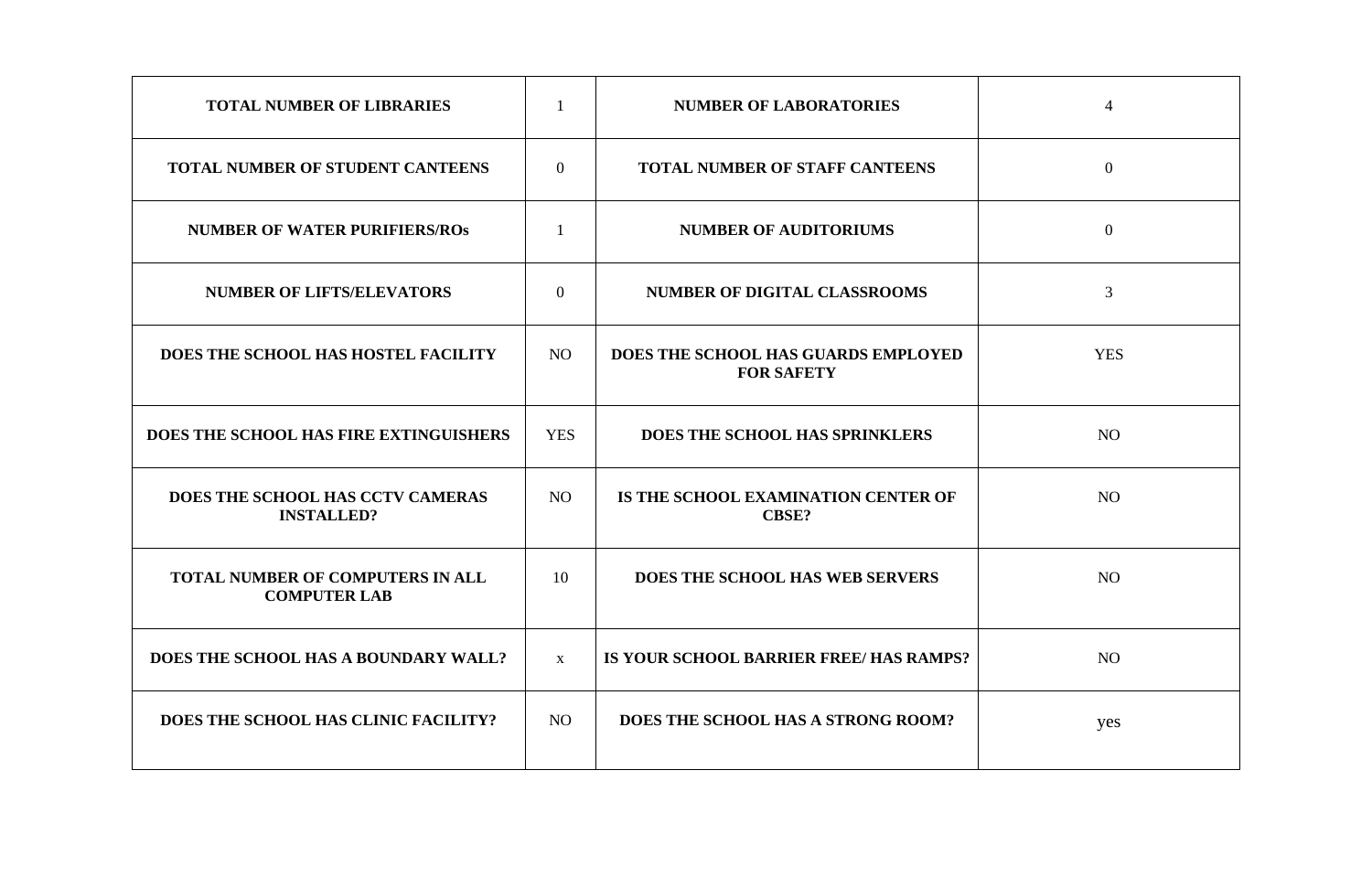| DOES THE SCHOOL HAS A GYMNASIUM?                           | NO             | IS YOUR SCHOOL WI-FI ENABLED?                        | <b>YES</b>     |
|------------------------------------------------------------|----------------|------------------------------------------------------|----------------|
| <b>PROVISION OF WEB BASED LEARNING</b><br><b>PROGRAMS?</b> | <b>YES</b>     | <b>DOES THE SCHOOL HAS FIRE ALARMS?</b>              | yes            |
| DOES THE SCHOOL HAS SPORTS FACILITY?                       | <b>YES</b>     | DOES THE SCHOOL HAS INDOOR GAMES<br><b>FACILITY?</b> | yes            |
| DOES THE SCHOOL HAS A SWIMMING POOL?                       | NO             | DOES THE SCHOOL HAS DANCE/MUSIC<br><b>FACILITY?</b>  | <b>YES</b>     |
| <b>TOTAL NUMBER OF BUSES OWNED</b>                         | $\overline{4}$ | <b>TOTAL NUMBER OF BUSES HIRED</b>                   | $\mathbf{0}$   |
| <b>TOTAL NUMBER OF VANS/MATADORS</b>                       | $\overline{0}$ | <b>TOTAL NUMBER OF DRIVERS</b>                       | $\overline{A}$ |
| <b>NUMBER OF FEMALE ATTENDANTS FOR BUS</b><br><b>DUTY</b>  | $\overline{0}$ | <b>NUMBER OF ACTIVITY ROOMS</b>                      | 2              |
| NAME OF TRANSPORT COORDINATOR                              | Vivek<br>Nim   | <b>TRANSPORT COORDINATOR CONTACT</b>                 | 9770287773     |
| <b>BUILDING SAFETY CERTIFICATE</b>                         | <b>VIEW</b>    | <b>TRANSPORT SAFETY CERTIFICATE</b>                  | <b>VIEW</b>    |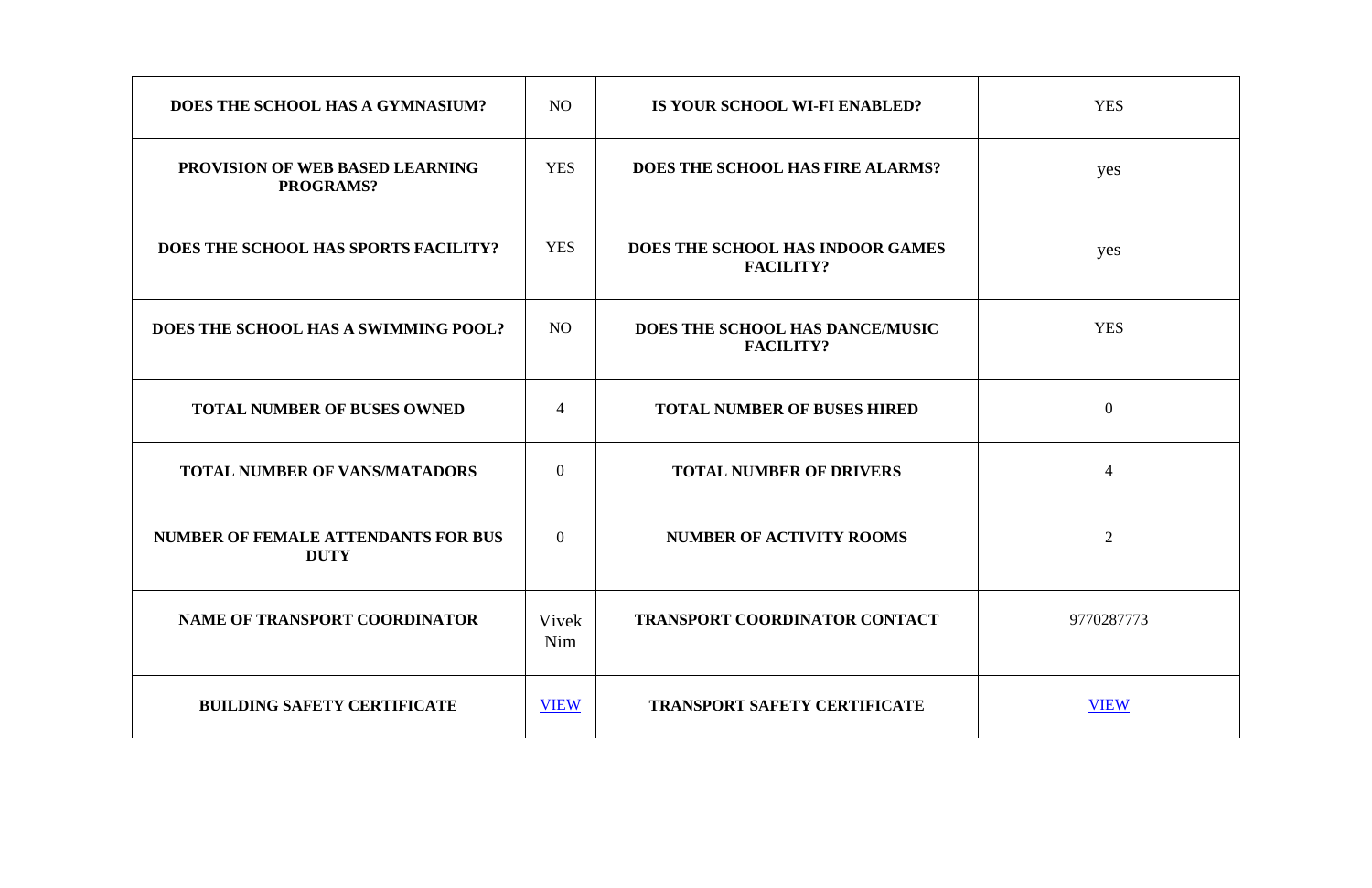# **LOCATION DETAILS 14065--MAHARISHI VIDYA MANDIR CAT RD RANGWASA INDORE MP Date;-14-12-2016**

| <b>NEAREST NATIONALISED BANK</b> | <b>BANK OF</b><br><b>INDIA</b> | <b>DISTANCE OF BANK FROM SCHOOL</b><br><b>IN KM</b>            | $\overline{2}$ |
|----------------------------------|--------------------------------|----------------------------------------------------------------|----------------|
| <b>NEAREST BUS STATION</b>       | <b>RAU</b>                     | <b>DISTANCE OF BUS TERMINAL FROM</b><br><b>SCHOOL IN KM</b>    | 2              |
| <b>NEAREST RAILWAY STATION</b>   | <b>RAU</b>                     | <b>DISTANCE OF RAILWAY STATION</b><br><b>FROM SCHOOL IN KM</b> |                |
| <b>NEAREST AIRPORT</b>           | <b>INDORE</b>                  | <b>DISTANCE OF AIRPORT FROM</b><br><b>SCHOOL IN KM</b>         | 20             |
| <b>NEAREST HOSPITAL</b>          | <b>RAU</b>                     | <b>DISTANCE OF HOSPITAL FROM</b><br><b>SCHOOL IN KM</b>        |                |
| <b>NEAREST POLICE STATION</b>    | <b>RAU</b>                     | <b>DISTANCE OF POLICE STATION</b><br><b>FROM SCHOOL IN KM</b>  |                |
| <b>NEAREST METRO STATION</b>     |                                | <b>DISTANCE OF METRO FROM</b><br><b>SCHOOL IN KM</b>           |                |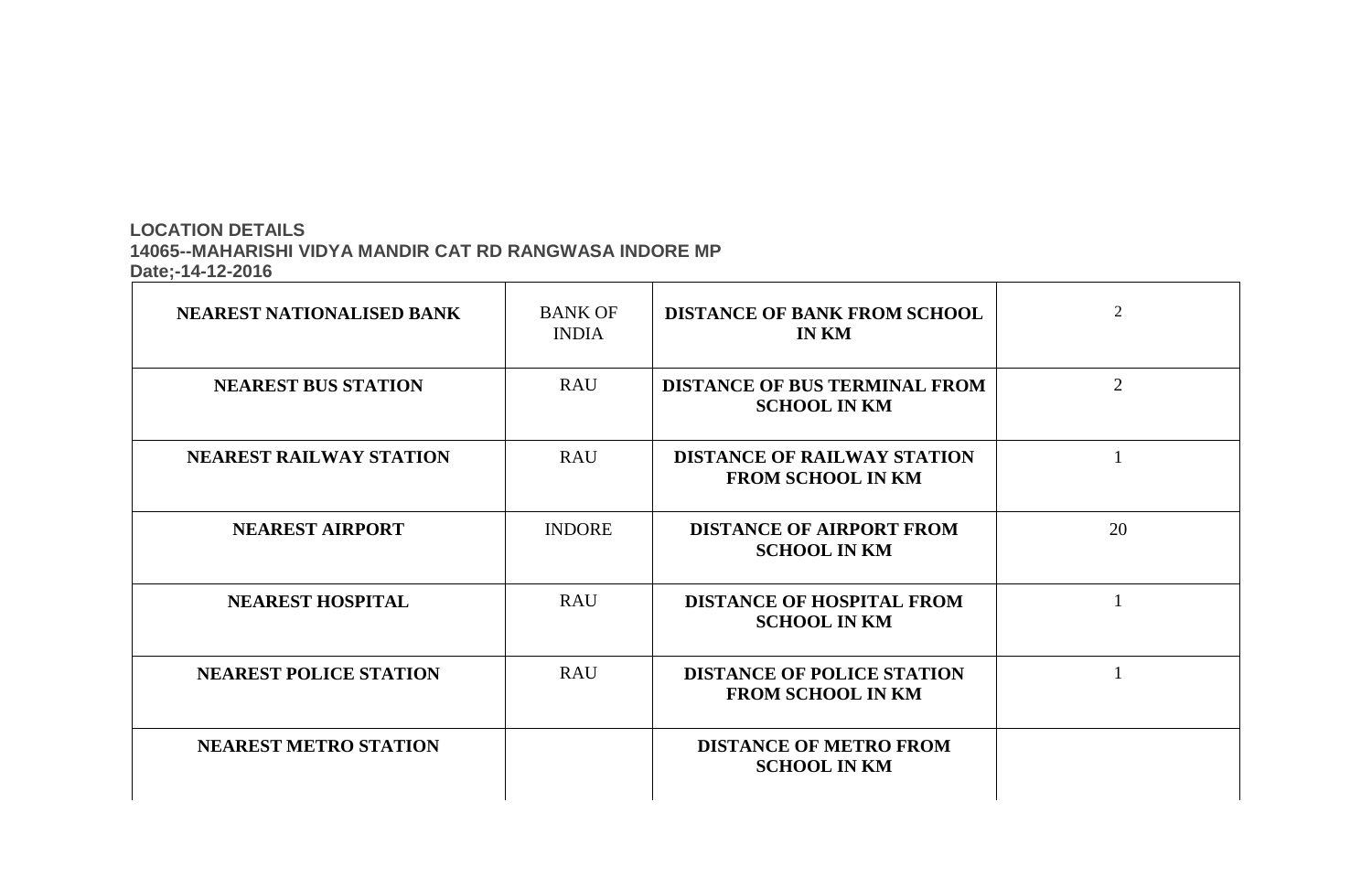# **OTHER VITAL INFORMATION**

 **14065--MAHARISHI VIDYA MANDIR CAT RD RANGWASA INDORE MP**

 **Date;-14-12-2016**

| <b>10th BOARD PASS PERCENTAGE</b><br>(2014/2015/2016)                              | 100/100/100                | <b>12th BOARD PASS PERCENTAGE</b><br>(2014/2015/2016)                            |
|------------------------------------------------------------------------------------|----------------------------|----------------------------------------------------------------------------------|
| <b>NAME OF WELLNESS/ACTIVITY</b><br><b>TEACHER</b>                                 | <b>NARESH PRASAD DIXIT</b> | <b>NAME OF</b><br><b>GRIEVANCE/COMPLAINT</b><br><b>REDRESSAL OFFICER</b>         |
| <b>CONTACT NUMBER OF</b><br><b>GRIEVANCE/COMPLAINT</b><br><b>REDRESSAL OFFICER</b> | 9993515101                 | <b>EMAIL ID OF</b><br><b>GRIEVANCE/COMPLAINT</b><br><b>REDRESSAL OFFICER</b>     |
| <b>NAME OF HEAD OF SEXUAL</b><br><b>HARASSMENT COMMITTEE</b>                       | RASHMI SILARPURIA          | <b>CONTACT NUMBER OF HEAD OF</b><br><b>SEXUAL HARASSMENT</b><br><b>COMMITTEE</b> |
| <b>EMAIL ID OF HEAD OF SEXUAL</b><br><b>HARASSMENT COMMITTEE</b>                   | mymindore@mahaemail.com    | <b>NAME OF CONTACT PERSON IN</b><br><b>CASE OF EMERGENCY</b>                     |
| <b>CONTACT NUMBER OF CONTACT</b><br>PERSON IN CASE OF EMERGENCY                    | 7898533680                 | <b>EMAIL ID OF CONTACT PERSON</b><br>IN CASE OF EMERGENCY                        |
| <b>TOTAL NUMBER OF DOCTORS IN</b><br><b>SCHOOL CLINIC</b>                          | $\theta$                   | <b>TOTAL NUMBER OF NURSES IN</b><br><b>SCHOOL CLINIC</b>                         |

| 60/69/75             |
|----------------------|
|                      |
|                      |
| <b>KALPANA JOSHI</b> |
|                      |
|                      |
|                      |
| mvmindore@gmail.com  |
|                      |
|                      |
|                      |
|                      |
| 9907637391           |
|                      |
|                      |
|                      |
| <b>MAMTA DWEVEDI</b> |
|                      |
|                      |
| mvmindore@gmail.com  |
|                      |
|                      |
| 0                    |
|                      |
|                      |
|                      |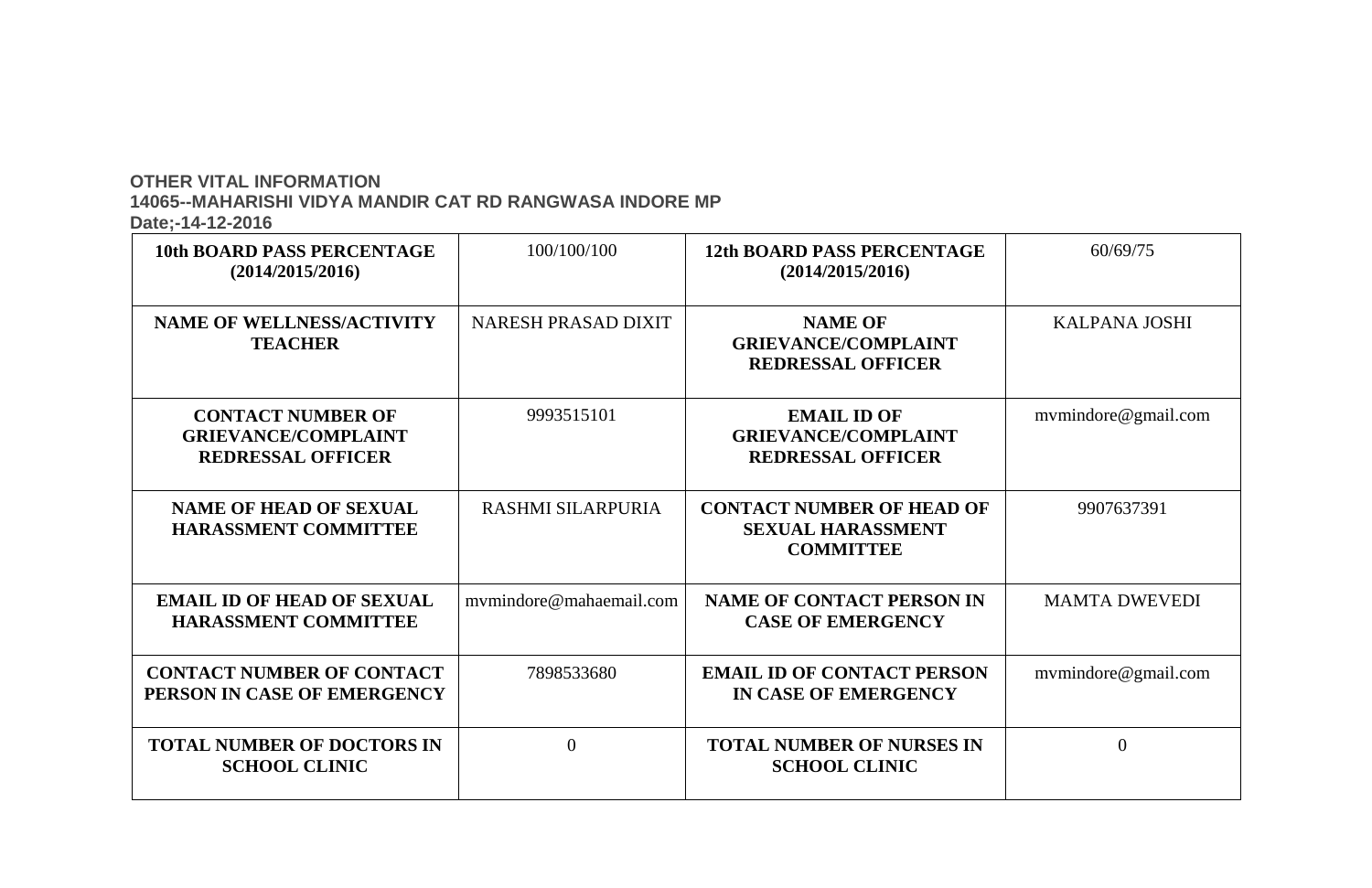| <b>TOTAL NUMBER OF BEDS IN</b><br><b>SCHOOL CLINIC</b>                                                                            | $\overline{0}$                       | <b>LEVEL OF INVOLVEMENT OF</b><br><b>SCHOOL IN CBSE ACTIVITIES</b>                                                                              | <b>ACTIV</b>     |
|-----------------------------------------------------------------------------------------------------------------------------------|--------------------------------------|-------------------------------------------------------------------------------------------------------------------------------------------------|------------------|
| <b>DO THE TEACHERS GET PROPER</b><br><b>GRADE LIKE PGT/TGT AS PER THE</b><br><b>CLASSES THEY ARE ENTITLED TO</b><br><b>TEACH?</b> |                                      | <b>DO THE TEACHERS AND STAFF</b><br><b>GET THEIR SALARY WITHIN</b><br><b>FIRST WEEK OF THE MONTH?</b>                                           |                  |
| <b>DOES THE SCHOOL HAS EPF</b><br><b>FACILITY FOR STAFF</b>                                                                       | <b>YES</b>                           | <b>EPF REGISTRATION NUMBER</b>                                                                                                                  | UP/1724          |
| <b>MODE OF SALARY PAYMENT</b>                                                                                                     | <b>CHEQUE.BANK</b><br><b>PAYMENT</b> | <b>NAME OF BANK WITH SALARY</b><br><b>ACCOUNT</b>                                                                                               | <b>BANK OF I</b> |
| ARE THE SCHOOL ACCOUNTS<br><b>AUDITED REGULARLY?</b>                                                                              |                                      | <b>PARENT TEACHERS</b><br><b>ASSOCIATION AS PER NORMS</b>                                                                                       |                  |
| <b>ACADEMIC SESSION</b>                                                                                                           | <b>APRIL TO MARCH</b>                | <b>VACATION PERIOD</b>                                                                                                                          | MAY TO .         |
| <b>AUDITED BALANCE SHEET OF</b><br><b>SCHOOL</b>                                                                                  | <b>VIEW</b>                          | <b>STAFF STATEMENT OF SCHOOL</b>                                                                                                                | VIEW             |
| <b>INCOME AND EXPENDITURE</b><br><b>STATEMENT</b>                                                                                 | <b>VIEW</b>                          | <b>ACADEMIC CALENDAR OF</b><br><b>SCHOOL</b>                                                                                                    | VIEW             |
|                                                                                                                                   |                                      | <b>BEST PRACTICES OF SCHOOL</b>                                                                                                                 |                  |
|                                                                                                                                   |                                      | Maharishi Vidya Mandir Indore Is Following Consciousness Based Education To Awaken Total Knowledge In The Stu<br>Enlightened By Mahesh Yogi Ji. |                  |